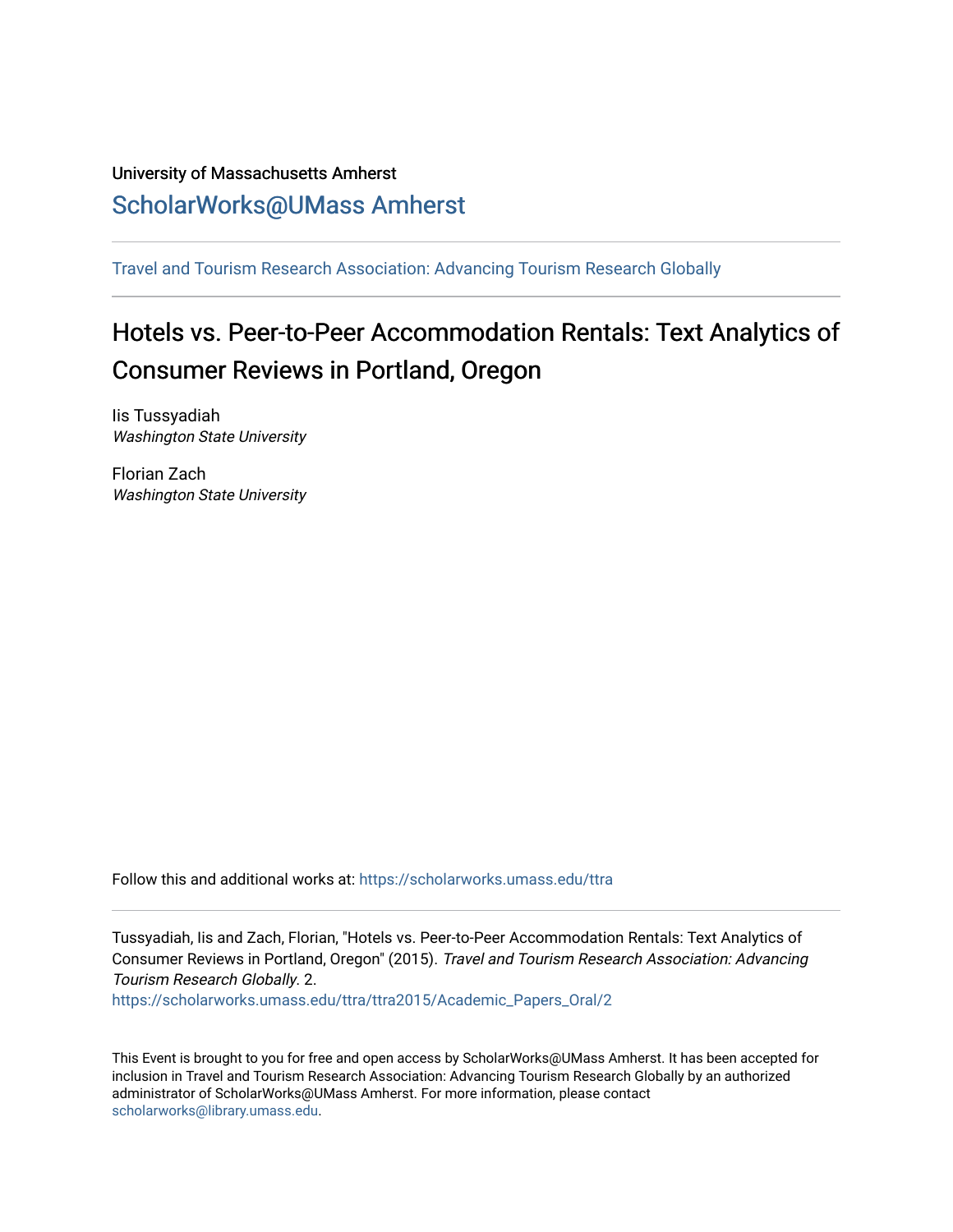#### **Hotels vs. Peer-to-Peer Accommodation Rentals: Text Analytics of Consumer Reviews in Portland, Oregon**

Iis P. Tussyadiah School of Hospitality Business Management Carson College of Business Washington State University, USA

and

Florian Zach School of Hospitality Business Management Carson College of Business Washington State University, USA

#### **ABSTRACT**

*Peer-to-peer (P2P) accommodation rentals continue to grow at a phenomenal rate. Examining how this business model affects the competitive landscape of accommodation services is of strategic importance to hotels and tourism destinations. This study explores the competitive edge of P2P accommodation in comparison to hotels by extracting key content and themes from online reviews to explain the key service attributes sought by guests. The results from text analytics using terminology extraction and word co-occurrence networks indicate that even though guests expect similar core services such as clean rooms and comfortable beds, different attributes support the competitive advantage of hotels and P2P rentals. While conveniences offered by hotels are unparalleled by P2P accommodation, the latter appeal to consumers driven by experiential and social motivations. Managerial implications for hotels and P2P accommodation are provided.* 

*Keywords: sharing economy, collaborative consumption, business analytics, accommodation, consumer review, text mining* 

#### **INTRODUCTION**

The sharing economy has penetrated the tourism and hospitality marketplace. Facilitated by online social networking platforms, consumers coordinate the acquisition and distribution of access to accommodation among their peers through services such as Airbnb and 9flats, a phenomenon known as collaborative consumption (Belk, 2014). Revenues generated from peerto-peer (P2P) accommodation have surpassed US\$3.5 billion in 2013 with growth exceeding 25%, making it a disruptive economic force (Geron 2013). The rapid rise of peer-to-peer accommodation presents opportunities (e.g., generates local income, provides alternative employment) and challenges (e.g., regulatory issues) for tourism destinations (Geron 2012; 2013). Critically, P2P accommodation rentals affect the competitive landscape of accommodation services as "regular people" host tourists and, by so doing, take consumers away from hotels. For example, Zervas, Proservio, and Byers (2014) estimate that 1% increase in Airbnb listing causes .05% decrease in hotel revenues in the State of Texas. Therefore, it is important to explore the competitive advantage of P2P accommodation in comparison to hotels for both parties to better strategize their services.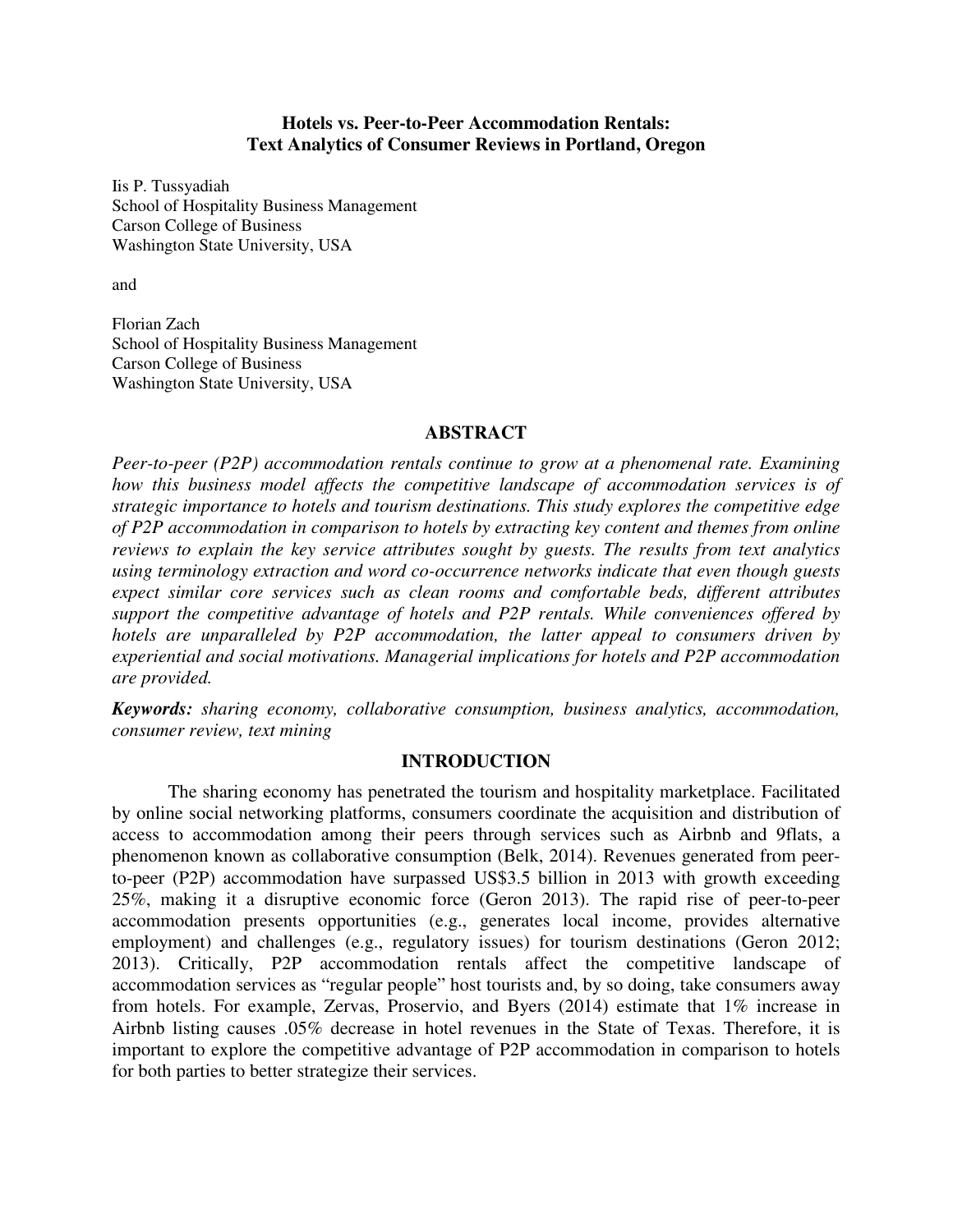Gaining actionable insights from consumer intelligence available online is fundamental in today's hospitality business analytics. Studies extracting key content and themes from consumer reviews to explain the important attributes of accommodation services have emerged (e.g., Xiang, Schwartz, Gerdes, and Uysal 2015; Zhou, Ye, Pearce, and Wu 2014). These studies identified different dimensions in hotel reviews that carry varying weights to guest satisfaction, informing hotel management with essential factors of service to direct their attention to. However, little is known if consumers would evaluate P2P accommodation in the same manners, or for the same aspects, as they do hotels. Guttentag (2013) suggests that consumers use P2P accommodation because of its economic and experiential values. Tussyadiah (2015) identified three major factors that motivate the use of P2P accommodation: sustainability (i.e., social and environmental responsibility), community (i.e., social interactions), and economic benefits (i.e., lower cost). Aspects typically tied to hotel selection factors, such as location and amenities, were not identified in her study, indicating that there may be differences in terms of the service dimensions that people seek from alternative accommodation. To this end, online consumer reviews may offer important intelligence to clarify these issues. Hence, the goals of this study are twofold: (1) to explore and compare the key service characteristics of hotels and P2P accommodation emerging from consumer reviews and (2) to recommend how to turn these insights into management actions to achieve competitive advantage.

#### **CONCEPTUAL FRAMEWORK**

#### **Accommodation Attributes**

In tourism and hospitality marketing and management, identifying various accommodation attributes that influence hotel selection and guest satisfaction is considered important due to its practical relevance in attracting new guests and retaining current patrons. Indeed, various studies suggest that there are different hotel features that guests evaluate and use as decision criteria in the hotel selection process (e.g., Clow, Garretson, and Kurtz 1994; Dolnicar 2002). Studies also demonstrate that different hotel attributes influence satisfaction and post-purchase behavior associated with hotel stay, such as loyalty and electronic word of mouth (eWOM) behavior, to a varying degree (e.g., Xiang et al. 2015; Yen and Tang 2015). It is suggested that guest decision making, which includes hotel selection, satisfaction, and postpurchase behavior, is a result of cognitive and affective response to hotel attributes (Westbrook, 1987).

In the context of patronage decision, previous studies include tangible and intangible dimensions in hotel selection criteria. It is argued that since intangible cues are very difficult to evaluate prior to patronage, consumers turn their attention to more tangible cues to make purchase decisions and to evaluate past performances (e.g., Bitner 1990; Clow, Garretson, and Kurtz 1994). Clow et al. (1994) show that, for example, in order to evaluate the quality of service, consumers refer to own personal experiences, staff behavior, price structure, word-ofmouth, and the appearance of the hotel facility. Herzberg's Two-Factor Theory (Herzberg, Mausner, and Snyderman 1962) has been used to explain the different hotel attributes that contribute to satisfaction (e.g., Balmer and Baum 1993). The theory suggests the following conditions: (1) hygiene (maintenance) factors, whose absence would lead to conditions of dissatisfaction, and (2) motivators (true satisfiers) factors, whose presence would lead to conditions of satisfaction. According to Chan and Baum (2006), satisfiers are often derived from experiential dimensions (intangible attributes) that result in affective responses, while hygiene factors are typically derived from utilitarian values (tangible attributes) that result in cognitive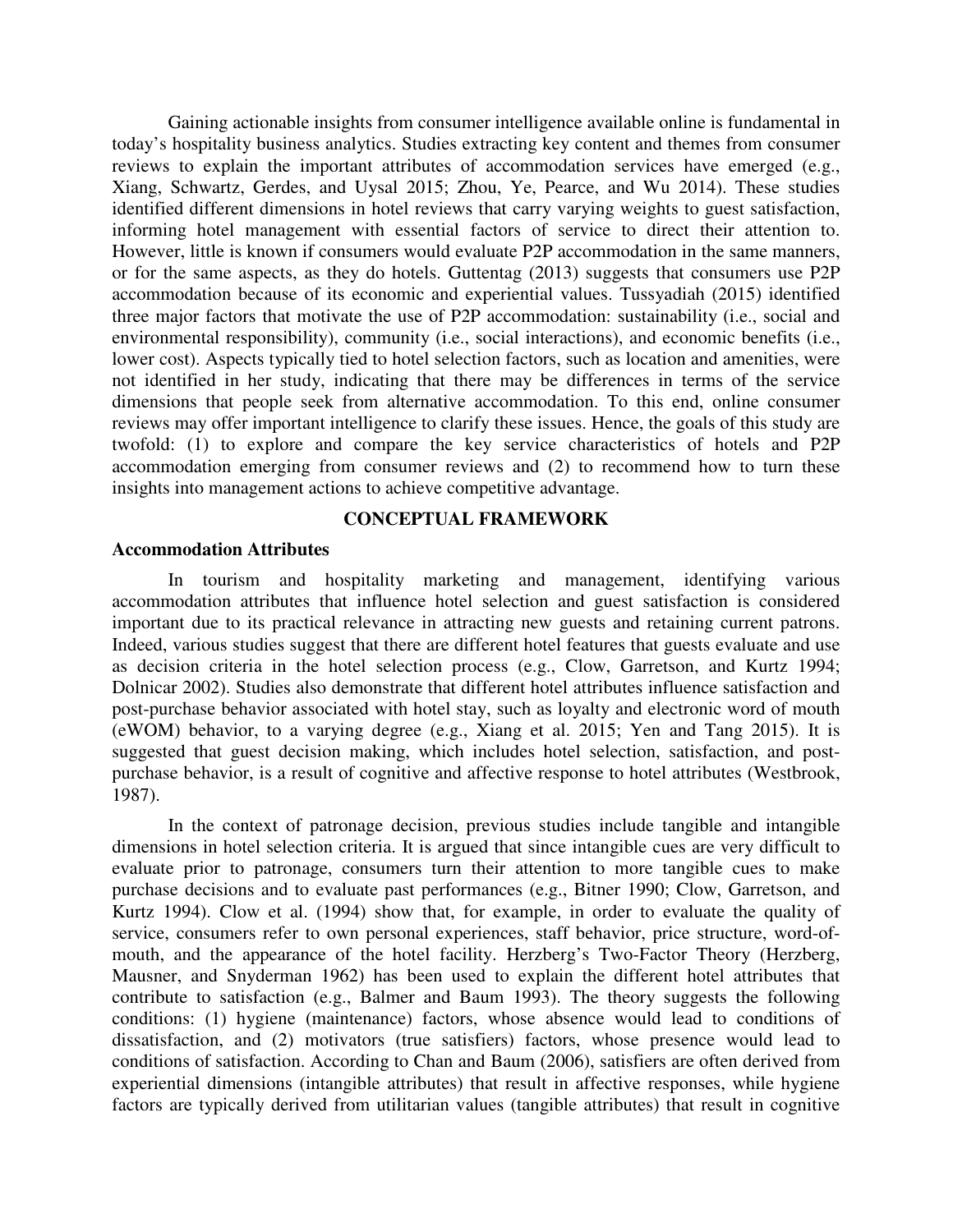responses. A study by Dolnicar and Otter (2003) provides a comprehensive look on literature discussing hotel attributes that guests consider important. Based on a meta-analysis of 21 studies, they identified 173 hotel attributes that are grouped further into the following categories: "Image," "Value/Price," "Hotel," "Room," "Services," "Marketing," "Food and Beverage," "Security," and "Location." They also identified top attributes with convenience of location being the most important criterion, followed by service quality, reputation, friendliness of staff, price, room cleanliness, value for money, etc. (Dolnicar and Otter, 2003).

Although the dimensions included in these studies are varied, attributes for hotel selection and evaluation are well-researched. However, the knowledge on the dimensions used to evaluate P2P accommodation is extremely limited. While the basic services of P2P accommodation are comparable to hotels (i.e., room and board), P2P accommodation is characterized by a lack of standards. Guests can choose three types of accommodation listings through Airbnb: an entire house/apartment, a private room (often with shared facilities), or a shared room. The features of these listings vary greatly (e.g., shared or private bathroom, kitchen, internet access, etc.). Therefore, it is important to explore which features really matter for guests when evaluating their stay at P2P accommodation. Cost savings, value for money, and a drive for community are confirmed as motivators for the use of P2P accommodation (Guttentag 2013; Möhlmann 2015; Owyang 2013; Tussyadiah 2015). While human interactions (i.e., staff recognition, friendliness, attentiveness) have been considered an important hotel attribute, the different roles between hosts and hotel staff as well as the intimacy attached to the sharing practice (i.e., staying at someone's home) highlight the importance of social interactions in P2P accommodation stays. Considering the rapid growth of this collaborative consumption model, it is important to identify the attributes of P2P accommodation stays that guests consider important and verify their similarities and differences with hotel attributes.

#### **Analytics of Online Reviews**

Previous studies apply different methodologies to assess the relative importance of hotel attributes among consumers, many focusing on importance ratings of different attributes through interviews with and questionnaires distributed to consumers (e.g., Clow, Garretson, and Kurtz 1994). More recently, the development in consumer devices and social network technologies allows consumers to leave traces of their consumption patterns online through pictures, checkins, statuses, reviews, etc. Lipsman (2007) suggests that more than 87% of consumers rely on online user-generated content (UGC) to make purchase decisions for hotels. UGC, when appropriately managed and analyzed, mount to significant consumer intelligence valuable for tourism and hospitality businesses. Indeed, business intelligence and analytics, and the related field of big data analytics, are considered critical in providing market intelligence and competitive analysis to assist business managers with making timely decisions (Chen, Chiang, and Storey 2012). Therefore, UGC provides opportunities for tourism and hospitality managers to gain actionable insights to the factors of guest experiences and satisfaction.

 The interest in extracting consumer opinion from UGC continues to grow among academics and business practitioners. Hotel reviews are identified as a vehicle for eWOM, which is valuable in predicting booking intention and guest satisfaction (e.g., Tsao, Hsieh, Shih, and Lin 2015; Xiang et al. 2015; Zhou et al. 2014). Importantly, an analysis of UGC data can reveal the influence of different dimensions of hotel services, by extracting attributes that are frequently discussed by consumers, on purchase decisions and evaluation. Zhou et al. (2014) identified 17 attributes that are classified into satisfiers, dissatisfiers, bidirectional forces, and neutrals, based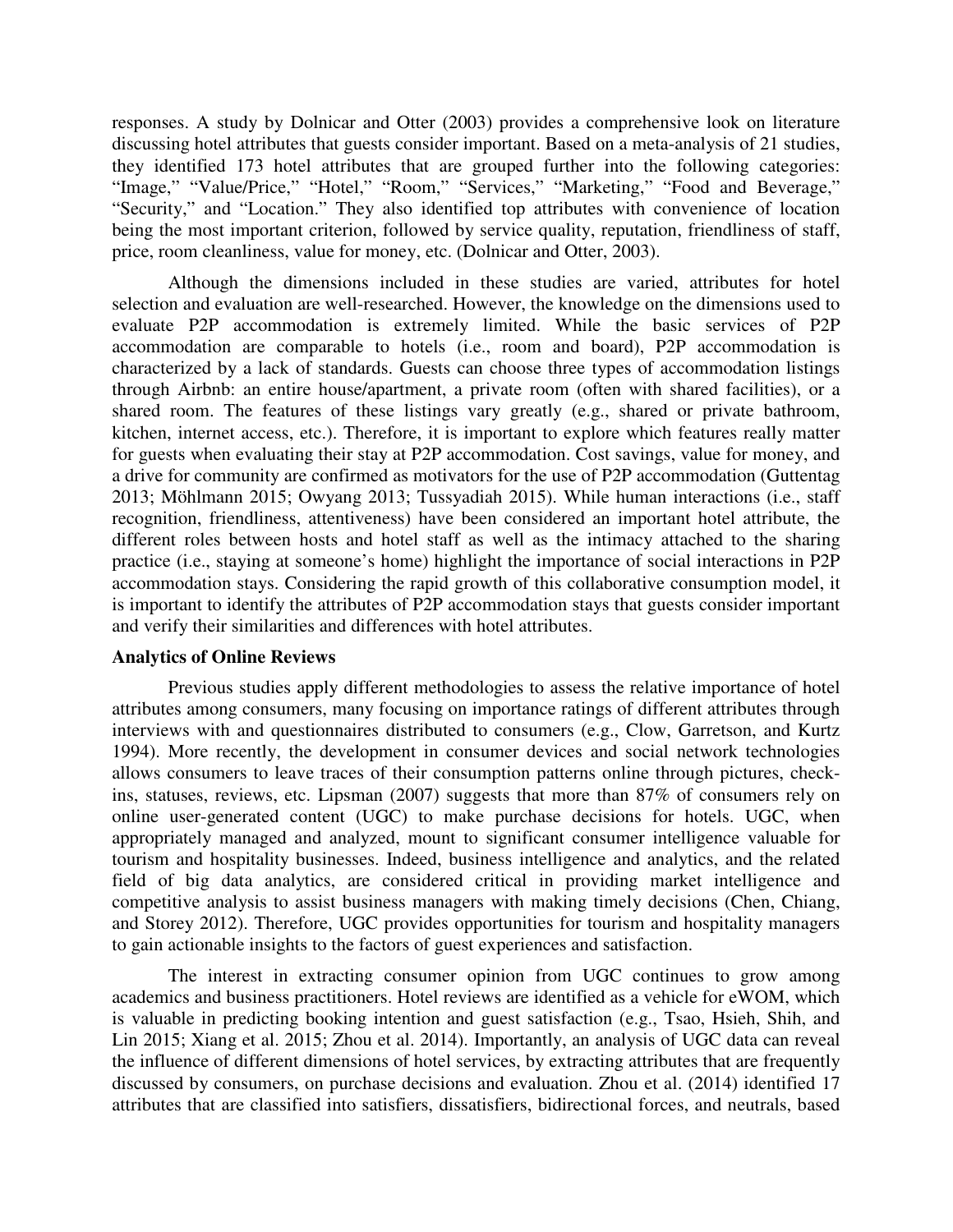on their impacts on guest satisfaction. Most recently, Xiang et al. (2015) identified six dimensions in hotel reviews (i.e., "Hybrid," "Deals," "Amenities," "Family friendliness," "Core product," and "Staff") with varying degrees of influence on satisfaction, which is measured through star ratings. These studies indicate the usefulness of analyzing UGC in creating knowledge and recognizing patterns to better understand the factors that matter most for guest experiences.

The challenge in gaining actionable insights from UGC is to extract valuable nuggets of information and patterns from relatively large, highly unstructured (often messy) text data, written in natural language (human-authored). Manually scanning and analyzing such data is considered impractical for decision making due to high computational burden. Therefore, efforts have been made to create and apply effective automatic knowledge extraction through text mining techniques, integrating approaches from machine learning and natural language processing (NLP). Rooted in information retrieval, text mining (or text analytics) is a set of techniques used to discover new knowledge by automatically extract information from free-text documents, which include extraction of features from single documents and the analysis of the feature distribution over the collection of documents to detect interesting patterns and trends (Dörre, Gerstl, and Seiffert 1999). The advancement in NLP technologies allows for these processes in text mining: information extraction (i.e., identifying key phrases within text), topic tracking, summarization (i.e., reducing document length while retaining its main points), categorization (i.e., identifying main themes or "bag of words"), clustering, concept linkage (i.e., connecting documents with shared concepts), information visualization, and question answering (Fan, Wallace, Rich, and Zhang 2006). For tourism and hospitality businesses, text mining techniques can be valuable in handling voluminous online review data to extract important features (e.g., accommodation attributes) and detect patterns and trends to better understand their consumers and competition.

#### **METHODOLOGY**

This study analyzes and compares the competitive advantages of hotels and P2P accommodation by extracting important attributes from consumer reviews using text mining techniques. Portland, Oregon was selected as a context for this study due to its major regulatory undertaking for P2P accommodation businesses (e.g., requirements for business permit and registration, adherence with zoning law, short term rentals and transient lodging taxes, room inspection, etc.), making it the most Airbnb-friendly city in the US (Plautz 2014). The city provides a unique context for this study not only because the regulation allows P2P rentals to serve the tourism market alongside hotels, several quality standards for P2P accommodation listings are put in place to protect consumers and hosts (see City of Portland 2015). Hotel reviews were extracted in November 2014 from a major travel review website by crawling up to 50 pages of reviews for all hotel properties with at least one review, resulting in 18,166 reviews. The same procedure was applied to all available listings in a major P2P rental website, resulting in 2,130 reviews.

The first step of the text analysis is preprocessing the data using *Stanford POS Tagger,* a *Java* implementation of the log-linear part-of-speech (POS) tagging approach described in Toutanova, Klein, Manning, and Singer (2003). Preprocessing includes sentence splitting, tokenization (i.e., breaking a stream of text into tokens), eliminating stop words, POS tagging (i.e., categorization of words with similar grammatical properties into noun, verb, adjective, etc.), and lemmatization (i.e., grouping together the different inflected forms of a word). The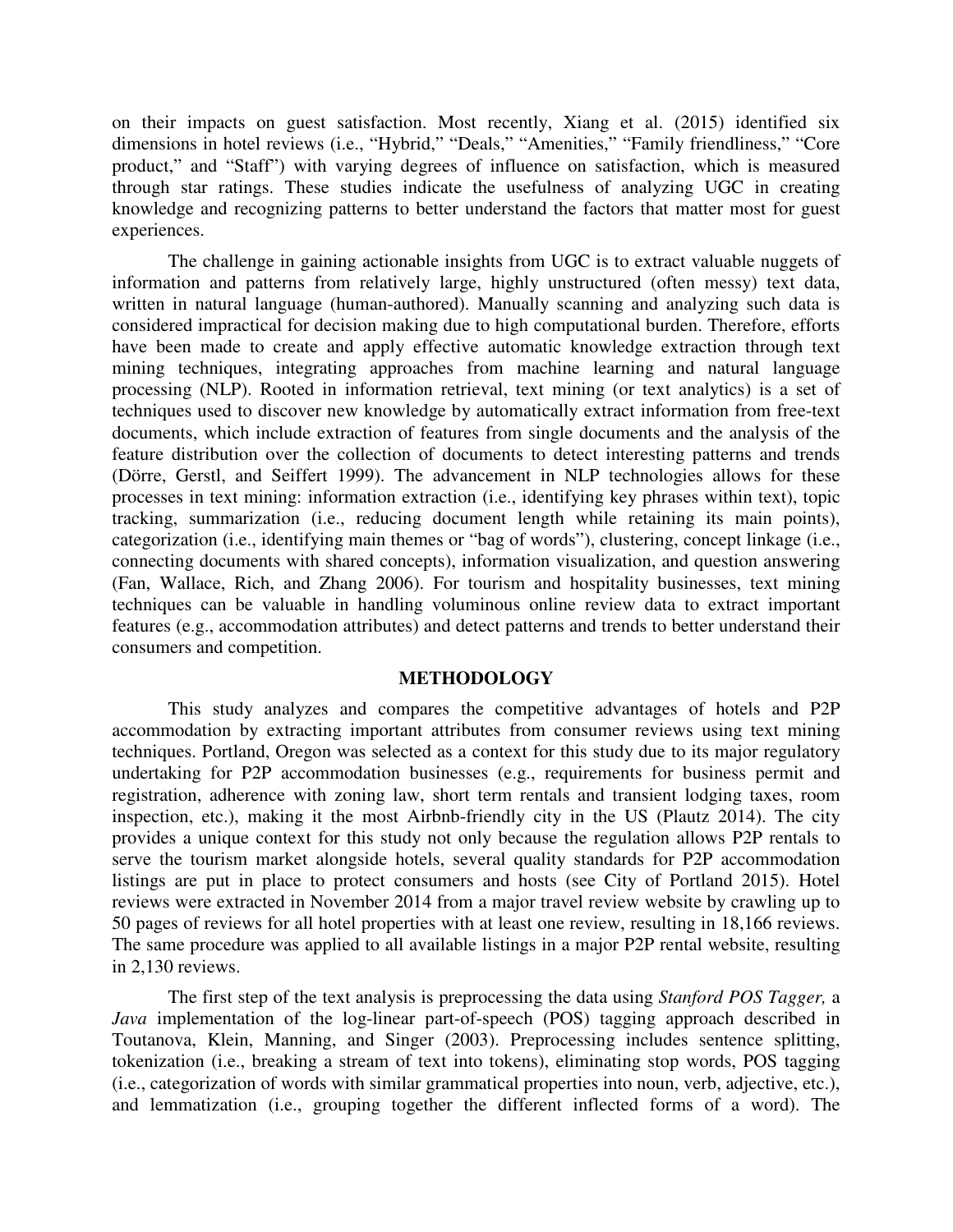preprocessed hotel data consist of 2,609,196 tokens and 33,474 word types, while the P2P accommodation data consist of 151,992 tokens and 5,994 word types as target analysis.

In order to identify major terms and themes that represent important attributes of hotels and P2P accommodation in consumer reviews, the documents were analyzed using lexical analysis, association statistics, and data visualizations. To identify important terminologies used in the reviews, the top keywords from each review corpus are extracted based on the frequency of occurrence of each word (i.e., in its basic lemma), also called term frequency (TF). To extract important compound words (e.g., bigram, trigram, etc.), this study utilizes an automated term recognition (ATR) program called *TermExtract*, a *Perl* implementation to the ATR approach explained in Nakagawa (2000) and Nakagawa and Mori (2002), which obtains domain specific terminologies from documents. The program applies termhood-based approach, which measures the extent to which a candidate term is related to a domain-specific context (Korkontzelos, Klapaftis, and Manandhar 2008), under the assumption that terms with complex structure are made of existing simple terms (Nakagawa 2000; Nakagawa and Mori 2002). Therefore, it measures the termhood of single words first and then uses it to measure the termhood of complex terms. Let  $R(N)$  and  $L(N)$  be two functions that calculate the number of distinct words that adjoin *N* or *N* adjoins, respectively. For each term candidate  $ct = N_1, N_2, N_k$ , an importance score (*IMP*) is calculated by:

$$
IMP(ct) = (\prod_{i=1}^{k} \bigl( (R(N_i) + 1) * (L(N_i) + 1) \bigr))^{1/2k}
$$
 (1)

In order to incorporate the frequency of independent occurrences of candidate terms, *IMP* is multiplied by the marginal frequency (*MF(ct)*), which is the number of independent occurrences of *ct*, to obtain the statistical barrier (*SB)* of *ct*:

$$
SB(ct) = IMP(ct) * MF(ct)
$$
 (2)

Finally, to examine the distribution of the high frequency words in the documents (i.e., how they are used in connection with each other in one review), word co-occurrence networks are developed using the *igraph* package in *R* statistical program. The nodes of the networks are the high frequency words. The edges of the network are determined by Jaccard Coefficient (Romesburg 1984) of the word pairs. Jaccard Coefficient is a statistical measure used to compare the similarity between finite sample sets (i.e., words), which is defined as the size of the intersection divided by the union of the sample sets. The Jaccard Coefficient of a word pair *A* and *B* is:

$$
J(A,B) = \frac{|A \cap B|}{|A \cup B|} \tag{3}
$$

The layout of the networks is determined by the Fruchterman-Reingold's (1991) algorithm, which uses a force-based graph drawing technique to present networks in an aesthetically pleasing way. In order to facilitate further analyses on specific words of interest, co-occurrence networks of associated words around a specific word are also developed following the same approaches.

#### **RESULTS AND DISCUSSION**

To capture potential aggregate patterns related to host evaluation in the analyses, all host names (pronouns) were replaced by the word "*pname*". Figure 1 represents the distribution of the term frequency (TF) in both documents. The mean of TF is 49.04 in hotel reviews (words appear 49 times on average) and 25.36 in P2P accommodation reviews. As represented by the long tails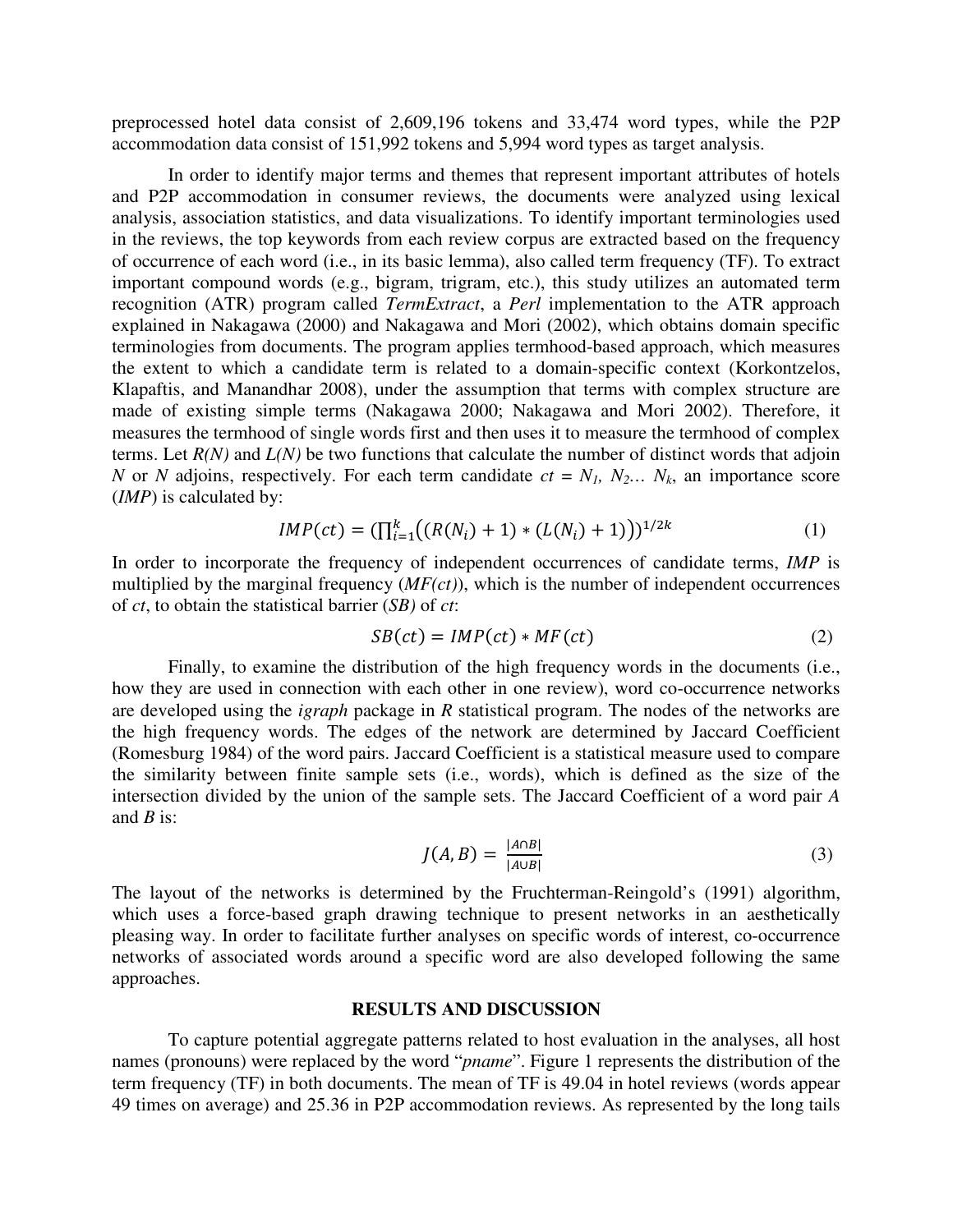in the distribution plots, about 93% of words appear less than 50 times in hotel reviews and 92% appear less than 30 times in P2P accommodation reviews. These indicate that the top keywords (i.e., the most frequently discussed terms) comprise less than 10% of the total word types in the documents.

Based on the results of POS tagging, the frequency lists for top nouns (representing attributes) and adjectives (representing assessment) from hotel and P2P accommodation reviews were compared (See Table A1 in Appendix). Unique high frequency nouns in P2P accommodation reviews include *pname*, *place*, *home*, *house*, *neighborhood*, and *experience*; unique nouns in hotel reviews include *staff, breakfast*, *service*, *airport*, *restaurant,* and *parking*. This is an early indication that besides the basic features (*room* and *bed*), attributes related to homes and hosts are the central terms in P2P accommodation reviews as amenities and services in hotel. Additionally, in terms of adjectives, hotel reviews present more factual evaluation terms (e.g., *small*, *big*, *hot*, *old*, *free*), while P2P accommodation reviews also include more emotional evaluation terms (e.g., *cozy*, *warm*, *cute*, *lovely*, *sweet*).



**Figure 1. Term Frequency (TF) Distribution: Hotel vs. P2P Accommodation Reviews** 

To provide a better understanding on the important topics used in these reviews, the top compound nouns (i.e., word clusters) based on their importance as domain specific keywords in the documents were extracted using the *TermExtract* module (see Table A2 in Appendix). The results demonstrate that for hotel guests, staff and services are among the most important attributes for hotel evaluation as presented by the top word clusters: *front desk staff*, *hotel staff, room service,* and *great service*. Hotel amenities and values (i.e., freebies) are also important terms in the reviews as represented by: *free breakfast*, *free parking*, *breakfast room*, *parking lot*, and *shuttle service*. Finally, the location of the hotels seems to be of importance to hotel guests as it was referenced in: *downtown portland*, *great location, portland airport, airport hotel*, and *portland area*.

The results from term extraction also confirm that P2P accommodation reviews concentrate on the homes and the hosts, as represented in the word clusters: *great host*, *pname place*, *pname house*, *pname home*, *great place*, and *wonderful host*. Further, guests at P2P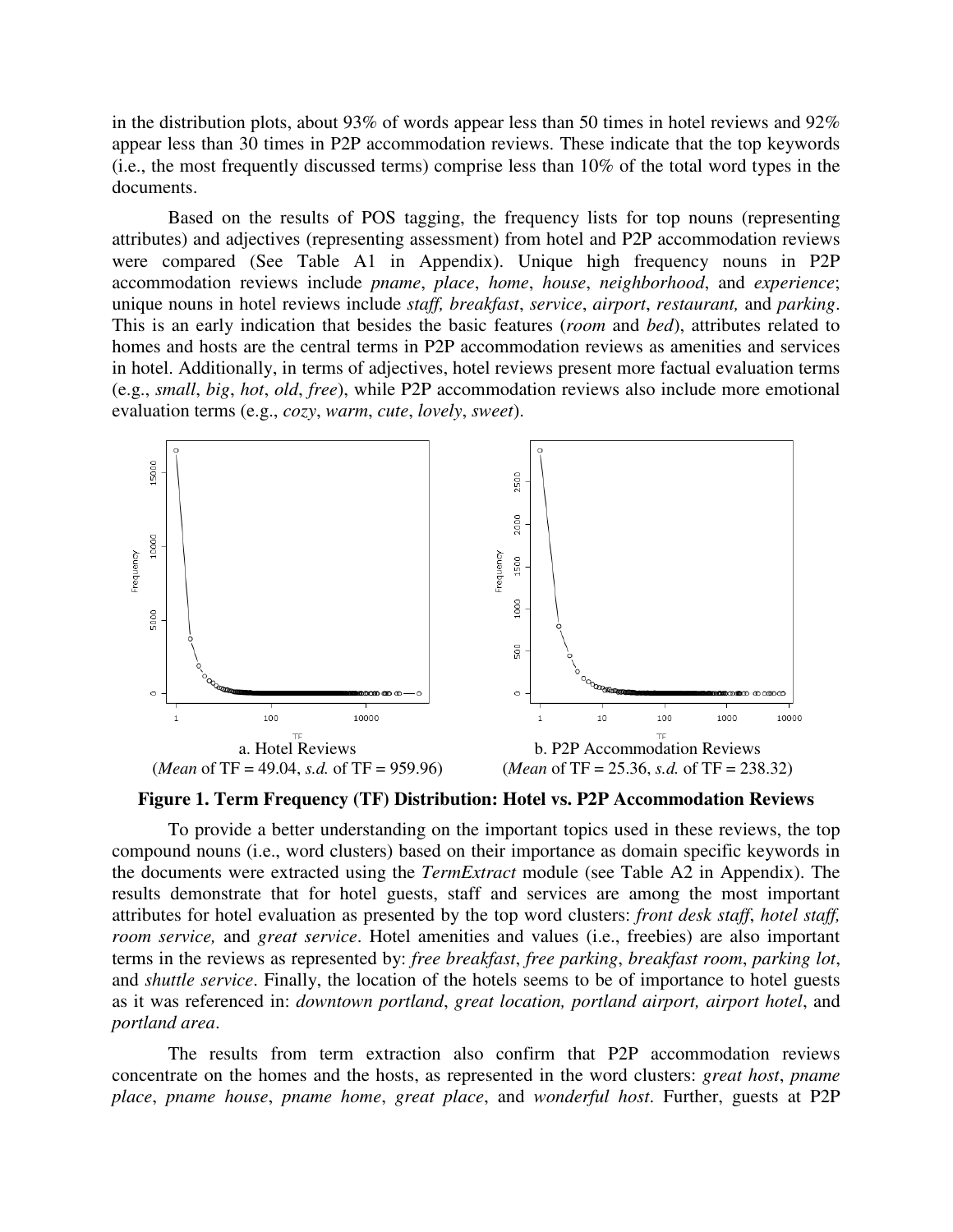accommodation also highlighted their general staying experience: *great time*, *great stay*, and great experience. Similar to hotel reviews, guests also emphasize the location as important great experience. Similar to hotel reviews, guests also emphasize the location as important attributes for P2P accommodation, as represented in *great location*, *walk distance*, *downtown portland*, *great neighborhood*, and *quiet neighborhood*. It is important to note that while hotel reviews focus on hotel location in a proximity to the general areas of attractions or facilities (i.e., downtown, airport), the P2P accommodation reviews also pay attention to the neighborhoods where the accommodation is located. wn, airport), the P2P accommodation reviews also pay attention to the neighborhoods<br>he accommodation is located.<br>**Exerciacy** alone can be useful in knowledge extraction,

#### **Co-Occurrence Networks**

examining the distribution of the keywords in the documents in relation to other keywords can be more powerful to understand the contexts in which the keywords are used. The top 100 pairs of more powerful to understand the contexts in which the keywords are used. The top 100 pairs of high frequency keywords (based on their Jaccard Coefficients) that appear together in one review from hotel and P2P accommodation data are presented in Figure 2. For hotel reviews, the from hotel and P2P accommodation data are presented in Figure 2. For hotel reviews, the minimum TF was set into 500, allowing the network to be developed from a 269 (words) x 18,166 (reviews) matrix. For P2P accommodation reviews, the minimum TF was set to 50, allowing the network to be developed from a  $152$  (words) x  $2,130$  (reviews) matrix. The size of the bubbles (nodes) indicates word frequency; thickness of edges indicates strength of connections (Jaccard coefficient); color indicates word communities in the network (i.e., densely the bubbles (nodes) indicates word frequency; thickness of edges indicates strength of connections (Jaccard coefficient); color indicates word communities in the network (i.e., densely connected subgraphs) detected using r (2005). TF was set into 500, allowing the network to be developed from a 269 eviews) matrix. For P2P accommodation reviews, the minimum TF was the network to be developed from a 152 (words) x 2,130 (reviews) matrix. T ty to the general areas of attractions or facilities (i.e.,<br>on reviews also pay attention to the neighborhoods<br>y alone can be useful in knowledge extraction,<br>n the documents in relation to other keywords can be<br>in which th



a. Hotel Reviews (Nodes: 44; Edges: 100; Density: .106; Min TF = 500) b. P2P Accommodation Reviews (Nodes: 41; Edges: 100; Density: .122; Min TF = 50)

**Figure 2. Co-occurrence Networks: Hotel occurrence Networks: Hotel vs. P2P Accommodation Reviews**

In hotel reviews, two word communities are at the core of the network, one representing services and location (hotel, room, service, location, downtown, area, etc.) and the other representing amenities and staff ( *comfortable*, *bed*, *friendly*, *helpful*, *staff*, *breakfast*, etc.).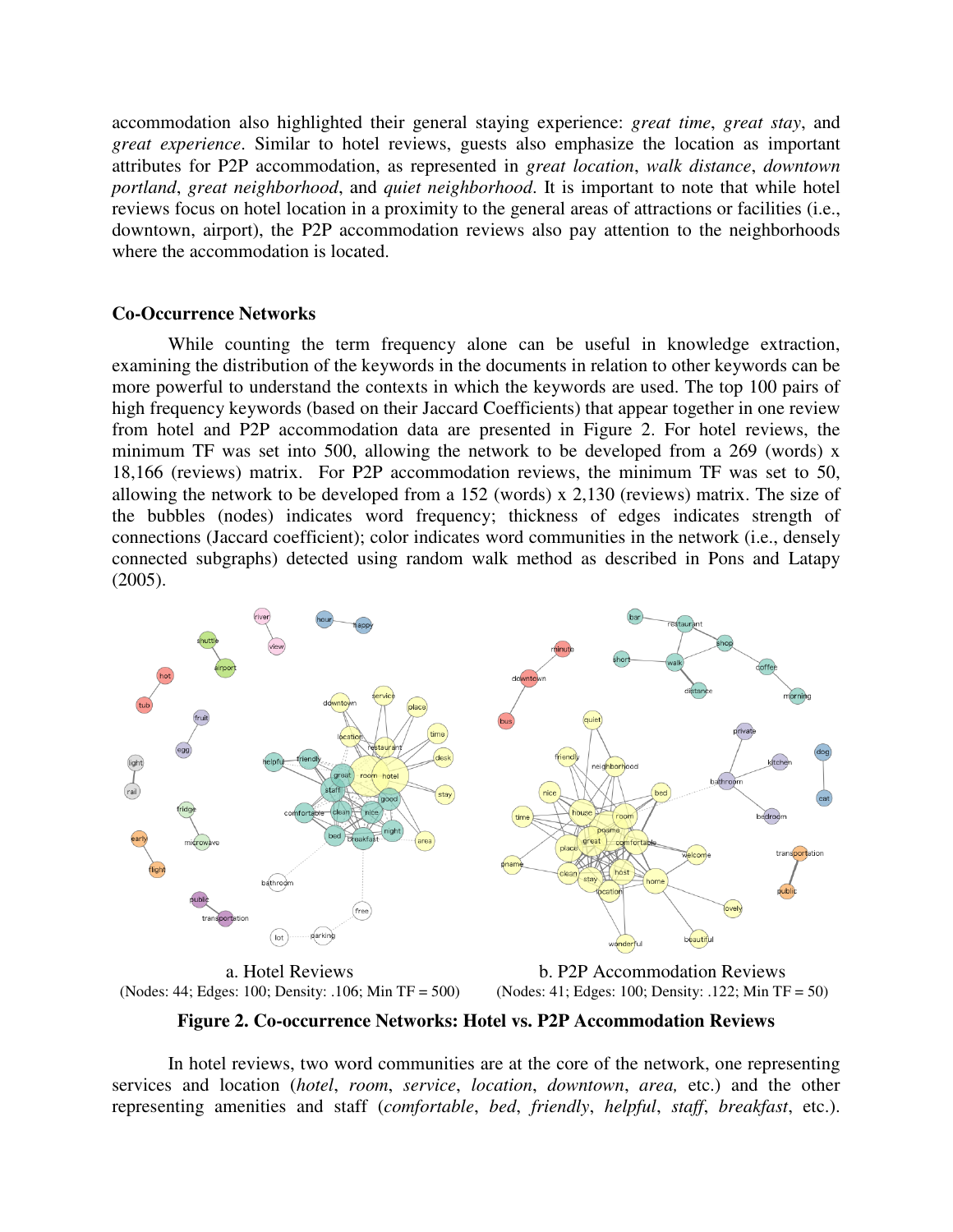Connected to the core is a theme on deals/freebies (*free*, *parking*, *lot*), representing important complements to the core services. Other topics, isolated from the core, represent added values for guests, including transportation facilities (*public, transportation*, *light, rail*, *airport, shuttle, early, flight*), room features (*hot*, *tub*, *fridge*, *microwave*, *river*, *view*), and food and beverage (*happy*, *hour*, *fruit*, *egg*). These word communities represent tangible cues (e.g., location, physical facilities, amenities, etc.) used to evaluate hotel stay and guest experiences. It is also noteworthy that evaluations on clean room and comfortable bed are connected with those on hotel staff behavior in a dense word community, indicating that these two factors are of equal importance. This is further confirmed with the high degree centrality and betweenness centrality of the words *hotel*, *room*, and *staff*, indicating importance of these words in the network and in bridging between other nodes.

In P2P accommodation reviews, there is one community at the core of the network, which is centered on *pname* (the hosts), capturing the host (*friendly*, *host*), the home (*welcome*, *home*, *lovely*, *wonderful*), core services (*clean*, *comfortable, bed*, *room*), and location (*location*, *quiet*, *neighborhood*). This core word community indicates not only that these attributes are of equal importance (i.e., often discussed together), but also the main criteria used by guests to evaluate P2P accommodation. The words *pname* and *home* have the highest degree and betweenness centrality, indicating that they are important nodes that bridge other nodes in the network. A word community with direct connection to the core represents room amenities (*private*, *bathroom*, *kitchen*, *and bedroom*). Other word communities are around convenience, including short walking distance to shop and restaurants for morning coffee, minutes to downtown by bus, and public transportation. Compared to the hotel reviews, more positive emotional expressions are used in P2P accommodation reviews.

#### **The "Recommend" Network**

In order to identify which attributes of hotels and P2P accommodation have strong connections with post-purchase behavior, co-occurrence networks of associated words around the word *recommend* are developed. The underlying assumption is that the themes that are highly connected with the word *recommend* can be used to predict the willingness of guests to recommend the hotel or P2P accommodation listing to others. First, the lists of associated words are consulted and ranked based on Jaccard Coefficients. Then, networks were developed using top 100 connections between the word *recommend* and its associated words.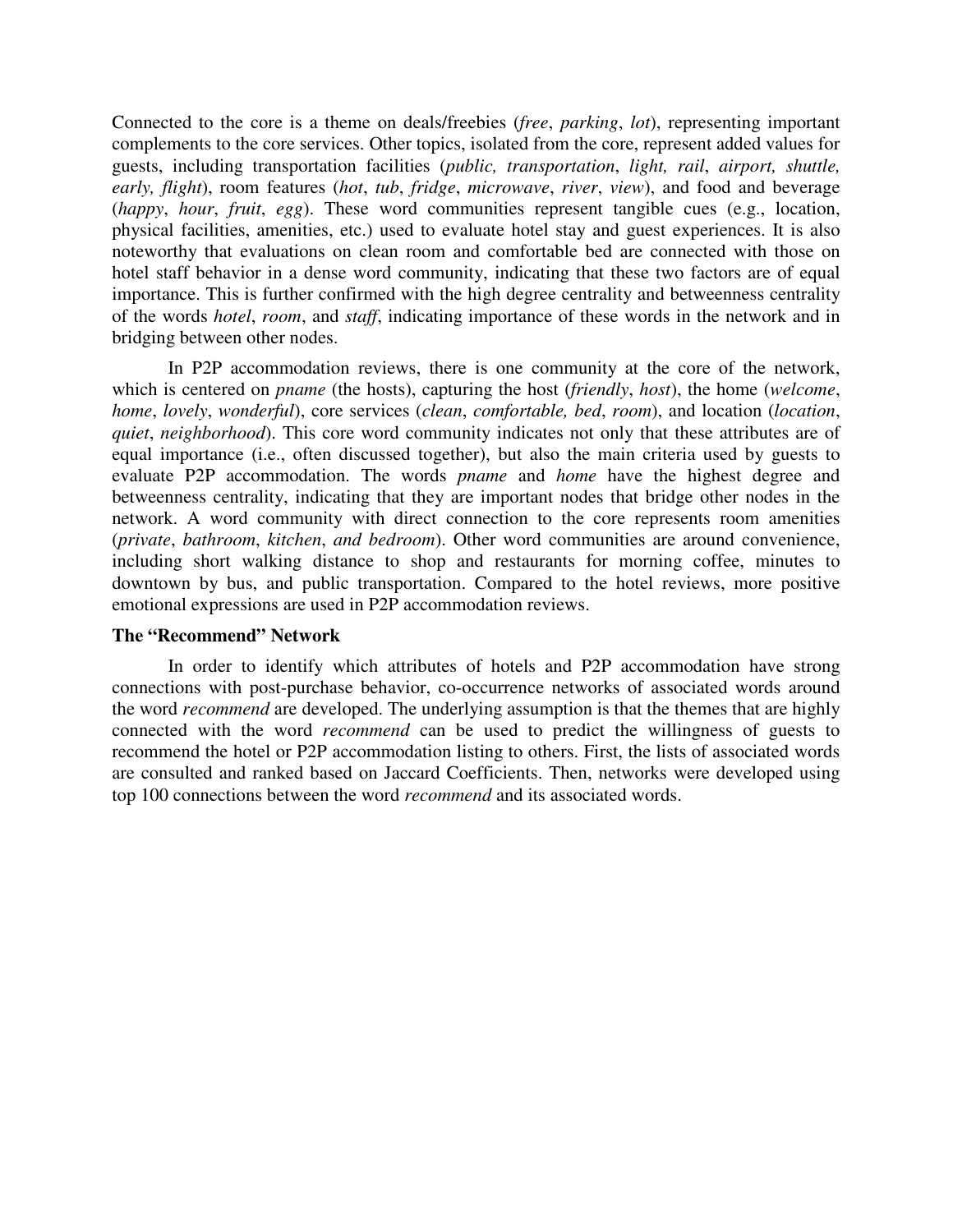

#### **Figure 3. Co . Co-occurrence Networks around** *Recommend*

Figure 3 illustrates the *recommend* networks in hotel and P2P accommodation reviews that include top 100 connections. In hotel reviews one word community is at the core, with attributes representing the core services (hotel, clean, room, stay, bed, comfortable), location (*location*, *Portland*, *downtown*), staff (*friendly*, *helpful*, *staff*) and added services (good, *breakfast*). One community in the periphery represents convenience (walk, distance), which reinforces hotel location. In P2P accommodation reviews, the core community is around host, home, basic services (*comfortable* , *bed*), and location. Connected to the core is an important reinforces hotel location. In P2P accommodation reviews, the core community is around host, home, basic services (*comfortable*, *bed*), and location. Connected to the core is an important community of peer hospitality (*m* guests feel welcome. Additionally, communities around quiet neighborhood and convenience to restaurants and shops indicate the importance of location of the listings. These attributes are believed to have a great impact on guests' willingness to recommend the accommodation listings to others. d and convenience to<br>These attributes are<br>commodation listings<br>the hospitality of the<br>e locale, with guests<br>restaurants and shops

#### **CONCLUSION AND RECOMMENDATION**

Based on the analyses, P2P rental reviews put more emphasis on the hospitality of the hosts (i.e., the experience of being welcome in someone's home) and the locale, with guests highlighting the quiet neighborhood within short walking distances to local restaurants and shops as well as within minutes by bus to downtown. This indicates that P2P rental is a desirable option for guests driven by desire for community and social interactions (Guttentag 2013; Owyang 2013; Tussyadiah 2015). On the other hand, hotel offerings unparalleled by P2P rentals include conveniences such as airport shuttle services for guests with early morning flights, free parking, good breakfast options, and in-room services. Therefore, it can be concluded that ev consumers expect similar core services (i.e., nice, clean room and comfortable bed), reviews suggest different attributes supporting the competitive advantage among hotels and P2P rentals. 2013; Tussyadiah 2015). On the other hand, hotel offerings unparalleled by P2P rentals include<br>conveniences such as airport shuttle services for guests with early morning flights, free parking,<br>good breakfast options, and and disadvantages based on guest evaluations and, as a consequence, insights on how to augment and disadvantages based on guest evaluations and, as a consequence, insights on how to augment<br>their advantages and overcome their weaknesses and threats from each other. In order to appeal and shops indicate the importance of location of the listings. These attributes are have a great impact on guests' willingness to recommend the accommodation listings CONCLUSION AND RECOMMENDATION ed on the analyses, P2P r . On the other hand, hotel offerings unparalleled by P2P rentals include rport shuttle services for guests with early morning flights, free parking, and in-room services. Therefore, it can be concluded that even though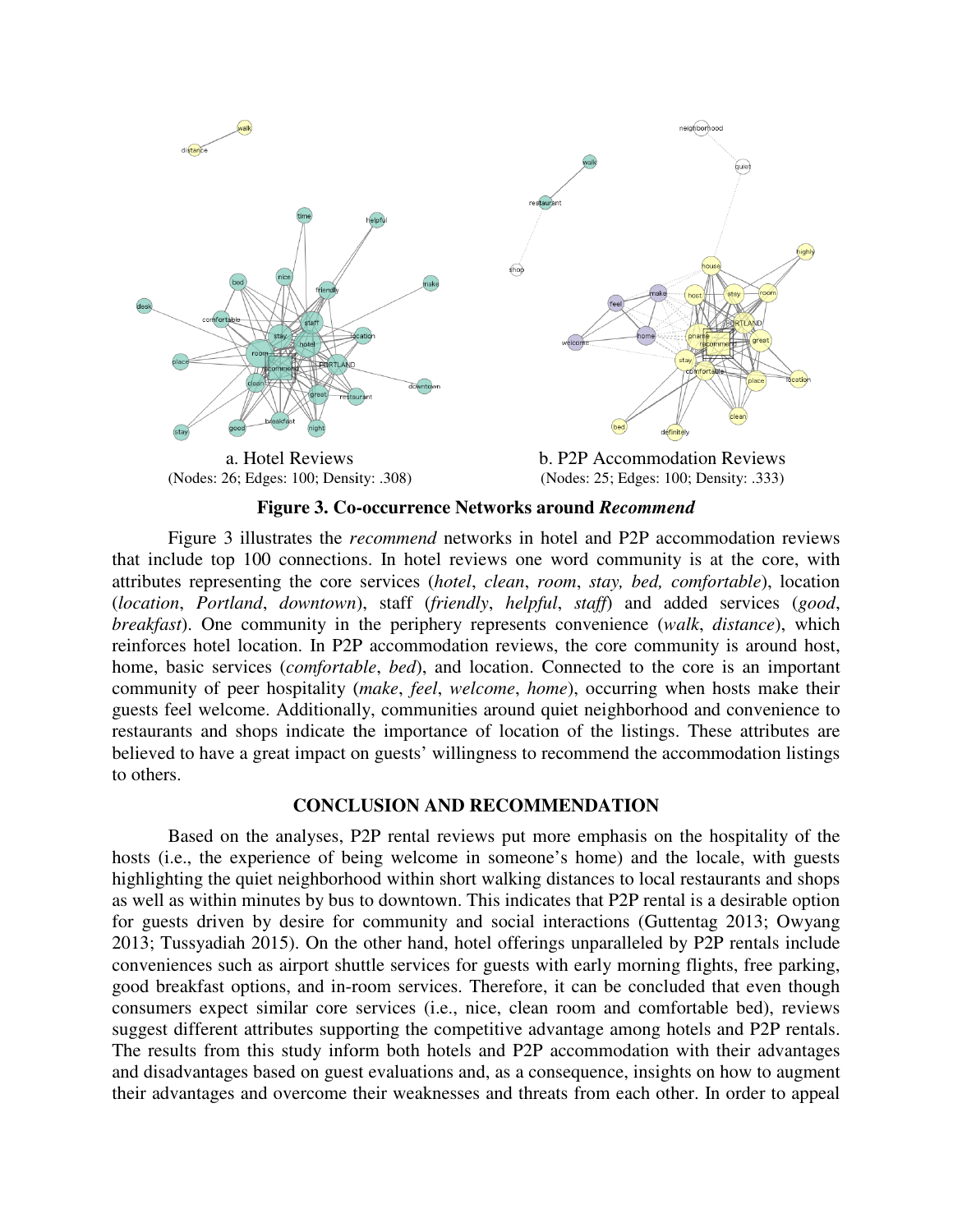to consumers' social and environmental motivations, hotels could make guest experiences more personal (e.g., staff meaningfully interact with guests) and socially responsible. On the other hand, P2P rentals could offer additional conveniences for guests (e.g., morning coffee, private bathroom, insider tips for local attractions and facilities, etc.).

This study confirms the different key attributes that mark the competitive edge of P2P rentals and hotels from analyzing consumer intelligence obtained from extracting UGC. This confirms the potentials of applying text analytics to larger unstructured text data to gain valuable market and competitive intelligence to support marketing and management decisions for tourism and hospitality. Future studies should include reviews in other tourism destinations to confirm the generalizability of these findings. Also, in order to elucidate the differences among hotels in different locations and with different quality standards, it would be beneficial for future studies to analyze the attributes of hotels located in downtown and airport, to compare upscale, midscale and budget hotels, as well as P2P listings with different categories (i.e., entire home, private room, shared room) and price structures.

#### **References**

- Balmer, S., and T. Baum (1993). "Applying Herzberg's hygiene factors to the changing accommodation environment." *International Journal of Contemporary Hospitality Management*, 5, 32–35.
- Belk, R. (2014). "You are what you can access: Sharing and collaborative consumption online." *Journal of Business Research,* 67(8): 1595-1600.
- Bitner, M. J. (1990). "Evaluating service encounters: The effects of physical surroundings and employee responses." *Journal of Marketing*, 54, 69-82.
- Chan, J. K. L., and T. Baum (2006). "Determination of satisfiers and dissatisfiers using Herzberg's motivator and hygiene factor theory: An exploratory study." *Tourism, Culture and Communication*, 7(2), 117-131.
- Chen, H., R. H. L. Chiang, and V. C. Storey (2012). "Business intelligence and analytics: From big data to big impact." *MIS Quarterly*, 56(4), 1165-1188.
- City of Portland (2015). "Accessory short term rental permits." *Development Services: Permits*. http://www.portlandoregon.gov/bds/65603.
- Clow, K.E., J. A. Garretson, and D. L. Kurtz (1994). "An exploratory study into the purchase 19 decision process used by leisure travellers in hotel selection." *Journal of Hospitality and Leisure Marketing*, 4, 53-71.
- Dolnicar, S. and T. Otter (2003). "Which hotel attributes matter? A review of previous and a framework for future research." In Griffn, T. and R. Harris (Eds.), Proceedings of the  $9<sup>th</sup>$ Annual Conference of the Asia Pacific Tourism Association (APTA), University of Technology Sydney, 2003, 1, 176-188.
- Dörre, J., P. Gerstl, and R. Seiffert (1999). "Text mining: Finding nuggets in mountains of textual data." In Proceedings of the 5<sup>th</sup> ACM International Conference on Knowledge Discovery and Data Mining (KDD-99), 398–401, San Diego, US. ACM Press, New York, US.
- Fan, W., L. Wallace, S. Rich, and Z. Zhang (2006). "Tapping the power of text mining." *Communications of the ACM*, 49(9), 77-82.
- Fruchterman, T.M.J., and E.M. Reingold (1991). "Graph drawing by force-directed placement." *Software - Practice and Experience,* 21(11): 1129-1164.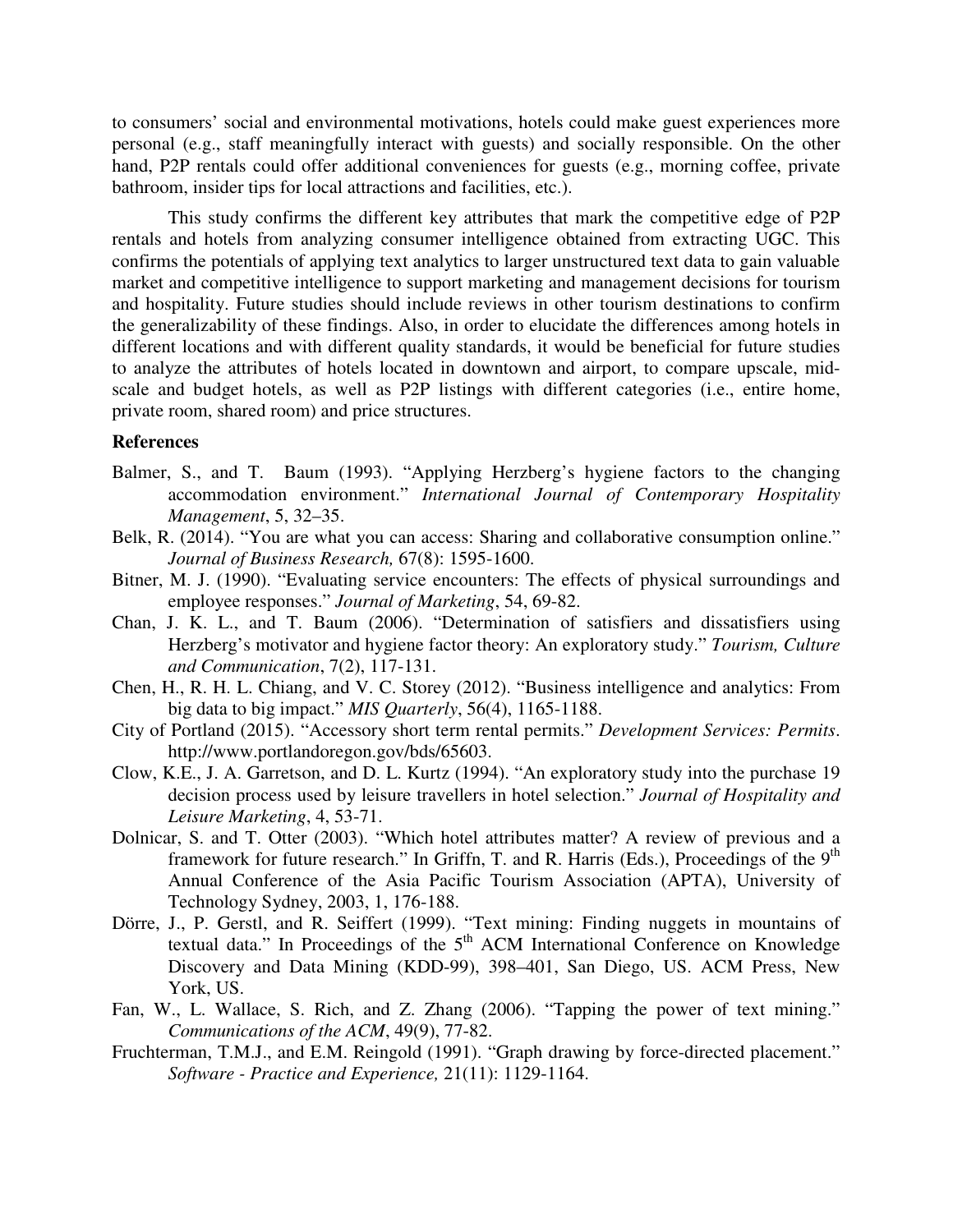- Geron, T. (2012, November). "Airbnb had \$56 million impact on San Francisco: Study." *Forbes*. http://www.forbes.com/sites/tomiogeron/2012/11/09/study-airbnb-had-56-millionimpact-on-san-francisco/.
- Geron, T. (2013, January). "Airbnb and the unstoppable rise of the share economy." *Forbes*. http://www.forbes.com/sites/tomiogeron/2013/01/23/airbnb-and-the-unstoppable-rise-ofthe-share-economy/.
- Guttentag, D. (2013). "Airbnb: Disruptive innovation and the rise of an informal tourism accommodation sector." *Current Issues in Tourism*, ahead of print, 1-26.
- Herzberg, F. B., B. Mausner, and B. Snyderman (1962). *The Motivation to Work*. 2<sup>nd</sup> Edition. New York: John Wiley and Sons, Inc.
- Korkontzelos, I., I. P. Klapaftis, and S. Manandhar (2008). "Reviewing and evaluating automatic term recognition techniques." In Nordstrom, B., and A. Ranta (Eds.), *Advances in Natural Language Processing* (pp. 248-259). Springer, Berlin – Heidelberg.
- Lipsman, A. (2007). "Online consumer-generated reviews have significant impact on offline purchase behavior." *comScore*. Retrieved from http://www.comscore.com/Insights/Press-Releases/2007/11/Online-Consumer-Reviews-Impact-Offline-Purchasing-Behavior
- Möhlmann. M. (2015). "Collaborative consumption: Determinants of satisfaction and the likelihood of using a sharing economy option again." *Journal of Consumer Behaviour*. DOI: 10.1002/cb.1512.
- Nakagawa, H. (2000). "Automatic term recognition based on statistics of compound nouns." *Terminology*, 6(2): 195-210.
- Nakagawa, H., and T. Mori (2002). "A simple but powerful automatic term extraction method." *In* Proceedings of the Second International Workshop on Computational Terminology (COMPUTERM 2002). Stroudsburg, PA: Association of Computational Linguistics.
- Owyang, J. (2013). "The Collaborative Economy: Products, services and market relationships have changed as sharing startups impact business models*.* A Market Definition Report." *Altimeter*. https://www.slideshare.net/Altimeter/the-collaborative-economy
- Plautz, J. (2014, July). "Portland Could Soon Be the Most Airbnb-Friendly City in the U.S." *Mashable*. http://mashable.com/2014/07/23/portland-airbnb/
- Pons, P., and M. Latapy (2005). "Computing communities in large networks using random walks." http://arxiv.org/pdf/physics/0512106v1.pdf.
- Romesburg, H. C. (1984). *Cluster Analysis for Researchers*. Belmont, CA: Lifetime Learning Publications.
- Toutanova, K., D. Klein, C. Manning, and Y. Singer (2003). "Feature-rich part-of-speech tagging with a cyclic dependency network." *In* Proceedings of HLT-NAACL 2003 (pp. 252-259).
- Tsao, W.-C., M.-T. Hsieh, L.-W. Shih, and T. M. Y. Lin (2015). "Compliance with eWOM: The influence of hotel reviews on booking intention from the perspective of consumer conformity." *International Journal of Hospitality Management*, 46, 99-111.
- Tussyadiah, I. P. (2015). "An exploratory study on drivers and deterrents of collaborative consumption in travel." In *Information & Communication Technologies in Tourism 2015*, edited by I. Tussyadiah, and A. Inversini. Switzerland: Springer, pp. 819-32.
- Westbrook, R. A. (1987). "Product/consumotion-based affective responses and post-purchase processes." *Journal of Marketing Research*, 24(3), 258-270.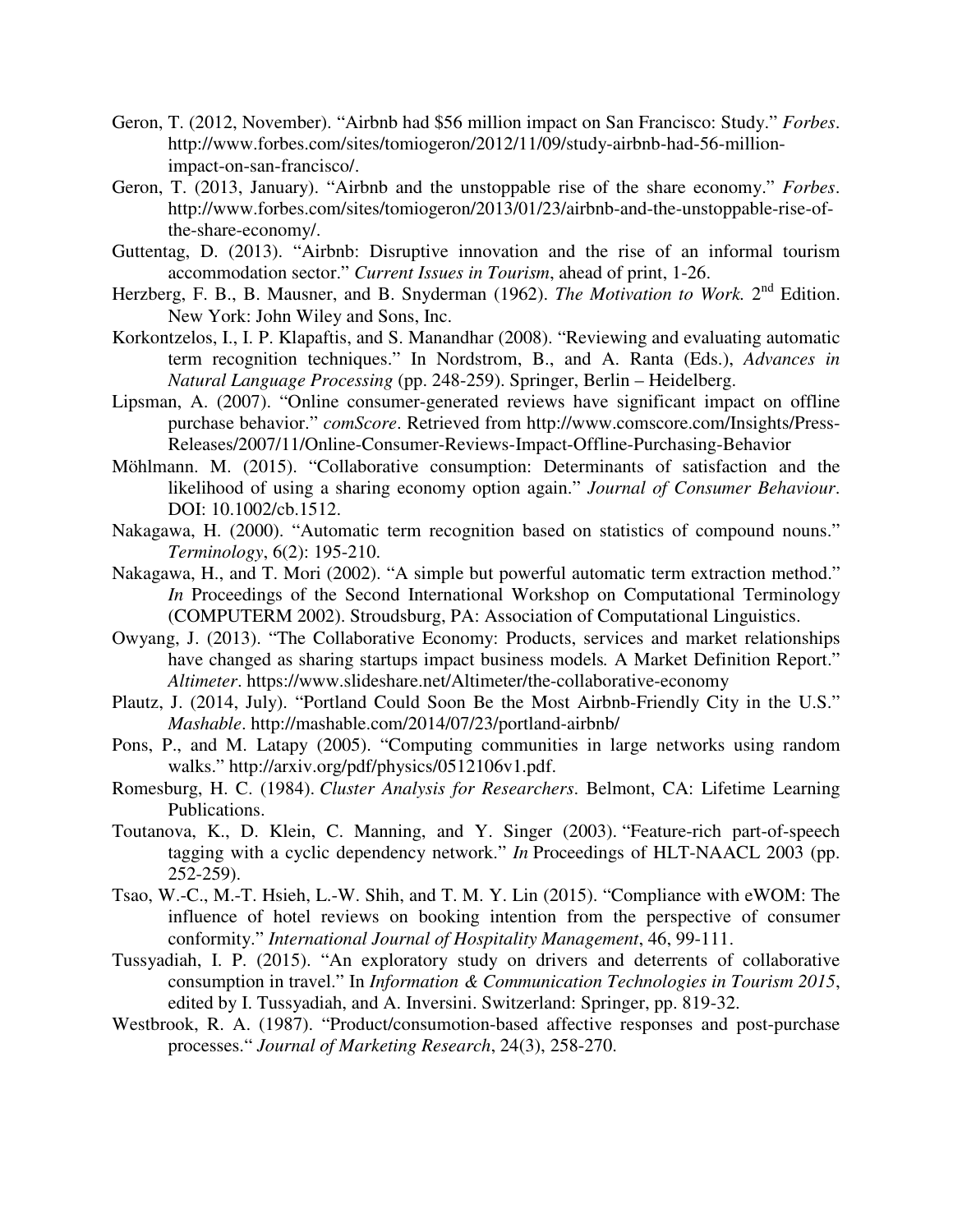- Xiang, Z., Z. Schwartz, J.H. Gerdes, and M. Uysal (2015). "How can big data and text analytics tell us about hotel guest experience and satisfaction?" *International Journal of Hospitality Management*, 44: 120-130.
- Yen, C.-L., and C.-H. Tang (2015). "Hotel attribute performance, eWOM motivations, and media choice." *International Journal of Hospitality Management*, 46, 79-88.
- Zervas, G., D. Proserpio, and J. Byers (2014). "The Rise of the Sharing Economy: Estimating the Impact of Airbnb on the Hotel Industry." *Boston University School of Management Research Paper* No. 2013-16. http://ssrn.com/abstract=2366898.
- Zhou, L., S. Ye, P. L. Pearce, and M.-Y. Wu (2014). "Refreshing hotel satisfaction studies by reconfiguring customer review data." *International Journal of Hospitality Management*,  $38, 1 - 20.$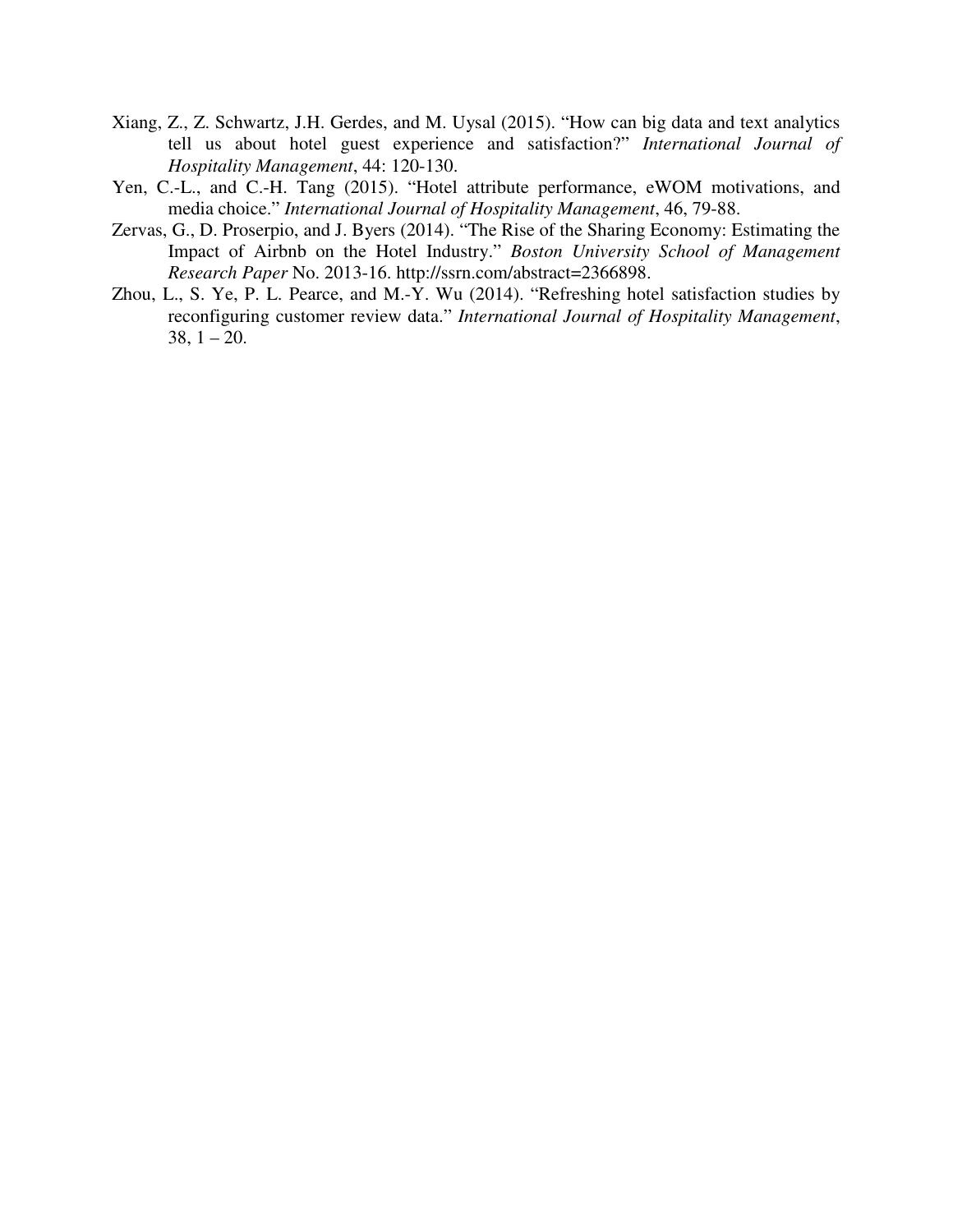## **APPENDIX**

|                | <b>Hotel Reviews</b> |       |             | <b>P2P Accommodation Reviews</b> |              |       |             |       |
|----------------|----------------------|-------|-------------|----------------------------------|--------------|-------|-------------|-------|
|                | Noun                 | Freq. | Adjective   | Freq.                            | Noun         | Freq. | Adjective   | Freq. |
| 1              | room                 | 29624 | great       | 9765                             | pname        | 1883  | great       | 1130  |
| $\overline{c}$ | hotel                | 24995 | good        | 8019                             | place        | 959   | comfortable | 755   |
| 3              | staff                | 10493 | nice        | 8018                             | house        | 871   | nice        | 545   |
| $\overline{4}$ | breakfast            | 7917  | clean       | 7211                             | host         | 804   | clean       | 539   |
| 5              | night                | 7471  | friendly    | 5465                             | home         | 778   | welcome     | 399   |
| 6              | bed                  | 6297  | comfortable | 5249                             | stay         | 772   | friendly    | 369   |
| $\overline{7}$ | location             | 5863  | helpful     | 3989                             | room         | 771   | quiet       | 327   |
| 8              | time                 | 5829  | free        | 3918                             | location     | 530   | wonderful   | 324   |
| 9              | restaurant           | 5659  | other       | 3785                             | time         | 510   | beautiful   | 300   |
| 10             | place                | 5648  | front       | 3508                             | neighborhood | 426   | easy        | 291   |
| 11             | service              | 5194  | next        | 2882                             | bed          | 385   | lovely      | 272   |
| 12             | area                 | 5154  | small       | 2855                             | experience   | 299   | good        | 256   |
| 13             | desk                 | 5051  | little      | 2478                             | area         | 272   | perfect     | 255   |
| 14             | stay                 | 4799  | excellent   | 2384                             | everything   | 266   | helpful     | 227   |
| 15             | airport              | 4629  | large       | 2208                             | night        | 258   | super       | 183   |
| 16             | downtown             | 4620  | many        | 2157                             | walk         | 239   | first       | 182   |
| 17             | day                  | 4298  | quiet       | 2138                             | day          | 234   | warm        | 173   |
| 18             | parking              | 3909  | best        | 2031                             | downtown     | 225   | private     | 171   |
| 19             | bathroom             | 3235  | first       | 2029                             | bathroom     | 211   | cozy        | 163   |
| 20             | food                 | 3172  | easy        | 1950                             | space        | 207   | amazing     | 155   |
| 21             | lot                  | 2937  | few         | 1882                             | restaurant   | 193   | little      | 154   |
| 22             | floor                | 2755  | hot         | 1746                             | friend       | 180   | close       | 136   |
| 23             | lobby                | 2661  | wonderful   | 1733                             | dog          | 169   | next        | 134   |
| 24             | morning              | 2628  | more        | 1667                             | guest        | 159   | awesome     | 133   |
| 25             | price                | 2543  | convenient  | 1653                             | thanks       | 159   | short       | 131   |
| 26             | door                 | 2511  | close       | 1645                             | breakfast    | 153   | convenient  | 129   |
| 27             | shuttle              | 2419  | old         | 1624                             | bus          | 148   | best        | 125   |
| 28             | pool                 | 2418  | only        | 1578                             | coffee       | 147   | excellent   | 123   |
| 29             | bar                  | 2413  | spacious    | 1514                             | city         | 146   | few         | 123   |
| 30             | coffee               | 2385  | big         | 1340                             | minute       | 140   | able        | 115   |
| 31             | car                  | 2379  | better      | 1293                             | kitchen      | 137   | cool        | 111   |
| 32             | minute               | 2225  | sure        | 1282                             | morning      | 134   | more        | 111   |
| 33             | thing                | 2191  | perfect     | 1254                             | shop         | 133   | sure        | 102   |
| 34             | trip                 | 2147  | available   | 1206                             | apartment    | 131   | fantastic   | 99    |
| 35             | noise                | 2112  | happy       | 1203                             | thing        | 128   | many        | 94    |
| 36             | hour                 | 2085  | new         | 1202                             | distance     | 126   | spacious    | 93    |
| 37             | way                  | 2071  | last        | 1181                             | people       | 121   | cute        | 87    |
| 38             | street               | 2055  | several     | 1170                             | fun          | 120   | safe        | 86    |
| 39             | people               | 2023  | able        | 1132                             | cat          | 119   | sweet       | 81    |
| 40             | everything           | 2014  | full        | 1121                             | town         | 119   | gracious    | 80    |

## **Table A1. Word Frequency Lists: Hotel vs. P2P Accommodation Reviews**

\**pname* = host names